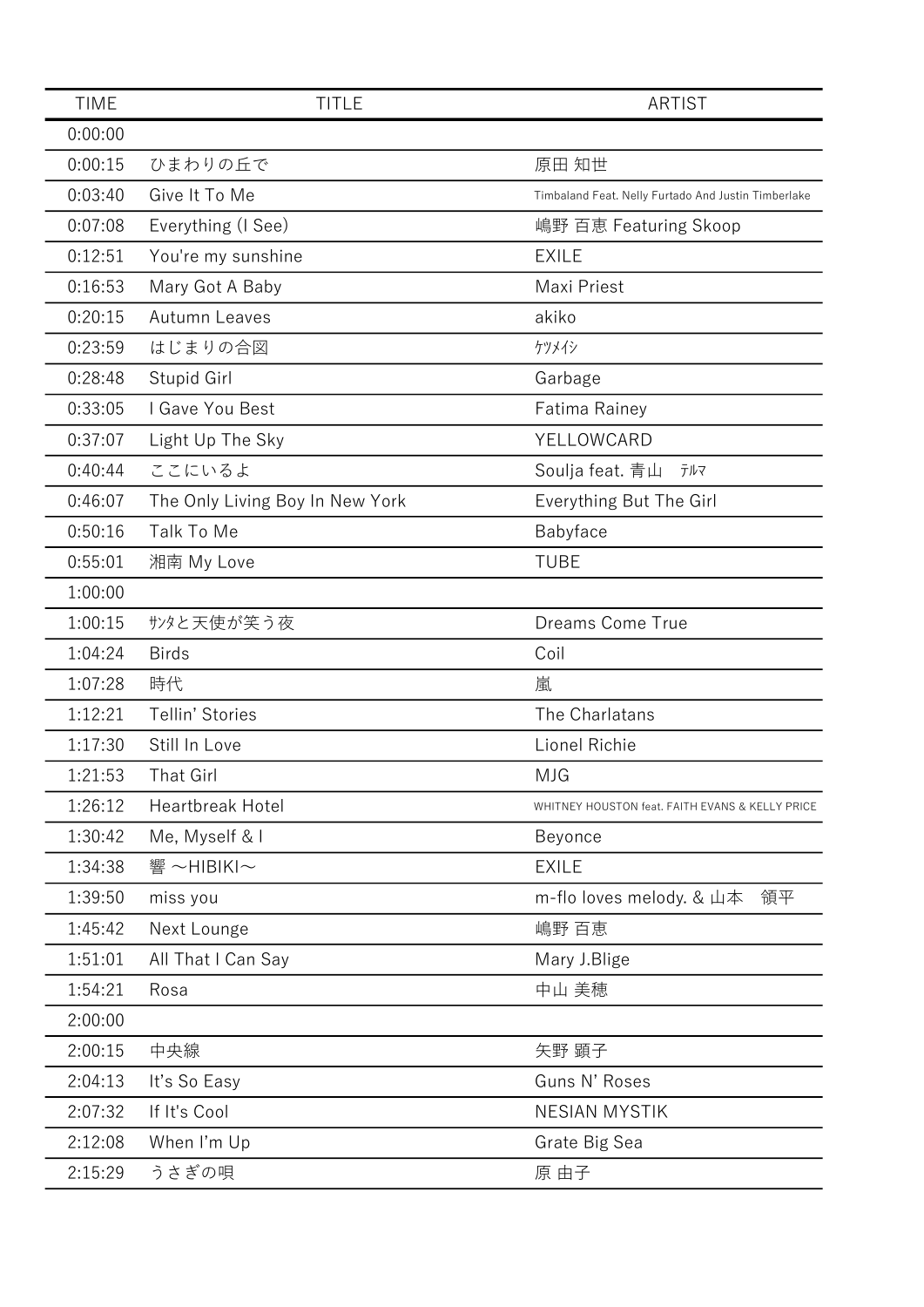| <b>TIME</b> | <b>TITLE</b>             | <b>ARTIST</b>                   |
|-------------|--------------------------|---------------------------------|
| 2:19:05     | Good Bye Again           | John Denver                     |
| 2:22:40     | Searchin'                | monica                          |
| 2:27:06     | Never Gonna Cry!         | Misia                           |
| 2:33:02     | Tell Me                  | <b>Hide With Spread Beaver</b>  |
| 2:37:46     | Easy Lover               | Philip Bailey With Phil Collins |
| 2:42:40     | あなただけを見つめてる              | 大黒<br>摩季                        |
| 2:47:37     | リンク                      | PORNO GRAFFITTI                 |
| 2:51:36     | Eggplant                 | <b>Michael Franks</b>           |
| 2:55:05     | もう涙はいらない                 | 鈴木 雅之                           |
| 3:00:00     |                          |                                 |
| 3:00:14     | <b>Rocket Dive</b>       | Hide                            |
| 3:03:54     | <b>Bohemian Rhapsody</b> | Queen                           |
| 3:09:50     | <b>Yellow Ledbetter</b>  | pearl jam                       |
| 3:14:51     | <b>TRIPOD BABY</b>       | m-flo loves LISA                |
| 3:19:49     | Heaven                   | Glen Scott                      |
| 3:23:38     | All You Need Is Love     | The Beatles                     |
| 3:27:22     | Hotel California         | Al. B. Sure!                    |
| 3:33:06     | Get Funky, Go Sista      | <b>Funky Diamonds</b>           |
| 3:36:11     | How High The Moon        | 小林<br>桂                         |
| 3:38:36     | Resistance               | <b>TMN</b>                      |
| 3:43:22     | If I Believe             | 麻衣<br>倉木                        |
| 3:47:01     | 立つんだジョー                  | レミオロメン                          |
| 3:51:34     | <b>Sweet Kisses</b>      | Jessica Simpson                 |
| 3:54:51     | <b>Black Balloon</b>     | Goo Goo Dolls                   |
| 3:58:47     | 裸 ~Nude~                 | Vo Vo Tau                       |
| 4:00:00     |                          |                                 |
| 4:02:34     | Be My Baby               | Complex                         |
| 4:06:36     | Sweet Obsession          | Silva                           |
| 4:11:11     | WHAT DO YOU GOT?         | <b>BON JOVI</b>                 |
| 4:14:56     | Talking In Your Sleep    | The Romantics                   |
| 4:18:46     | <b>MAGIC MAN</b>         | <b>HEART</b>                    |
| 4:24:14     | She's international      | babyface                        |
| 4:27:38     | The Power of Smile       | <b>KOKIA</b>                    |
| 4:31:42     | Being With You           | Smokey Robinson & The Miracles  |
| 4:35:40     | ストロヘ゛リー                  | Sads                            |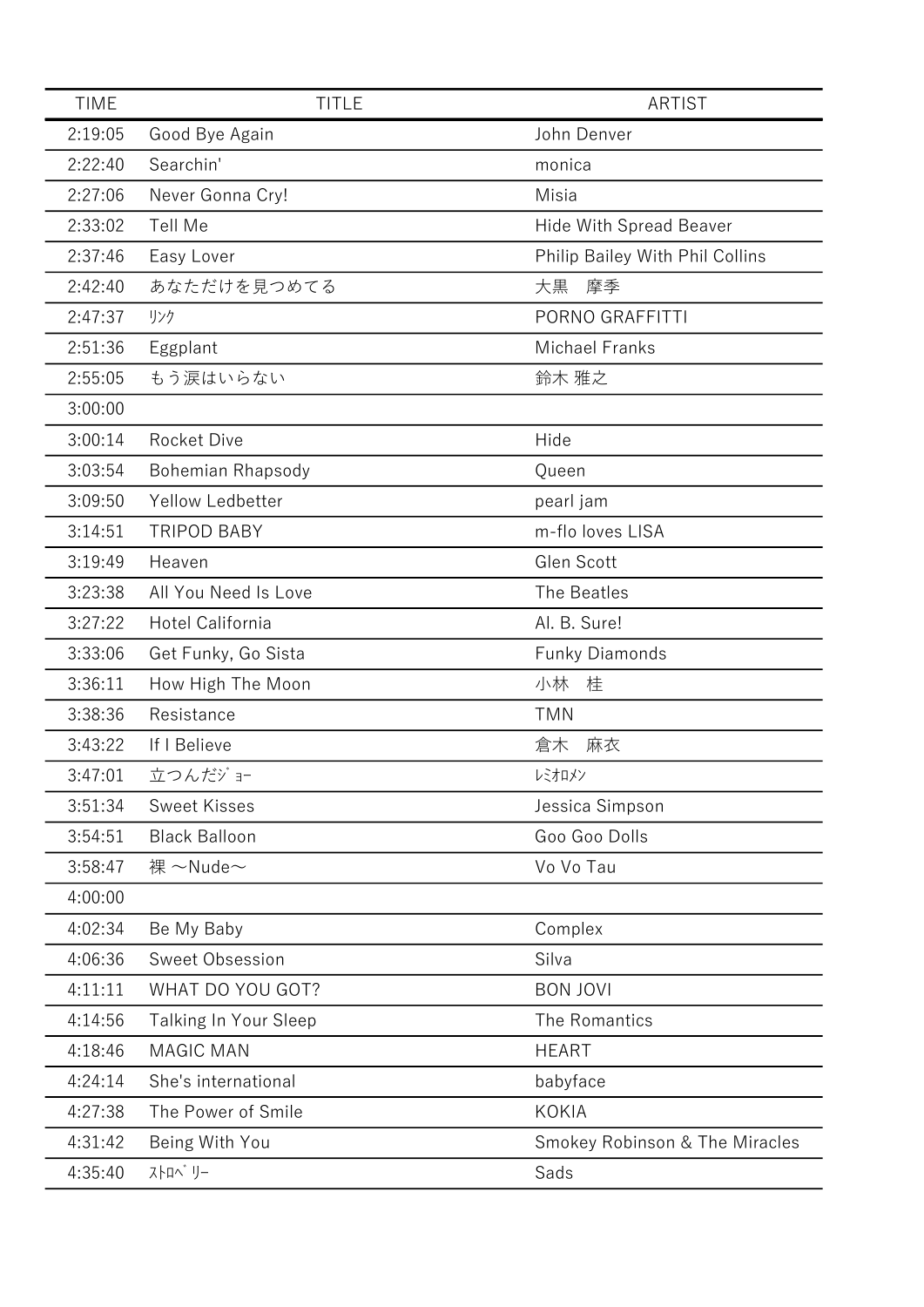| <b>TIME</b> | <b>TITLE</b>                       | <b>ARTIST</b>                     |
|-------------|------------------------------------|-----------------------------------|
| 4:41:52     | All I Wanna Do Is Make Love To You | Heart                             |
| 4:46:56     | Save Tonight                       | Eagle-Eye Cherry                  |
| 4:50:37     | <b>Strange Things</b>              | Randy Newman                      |
| 4:53:51     | Walkabout                          | <b>DDT</b>                        |
| 4:56:53     | Heartbeat                          | Tahiti 80                         |
| 5:00:00     |                                    |                                   |
| 5:00:00     | The Rose                           | Leann Rimes                       |
| 5:03:31     | Because You Loved Me               | James Grear & Co.                 |
| 5:07:26     | 歩み                                 | GReeeeN                           |
| 5:11:37     | Seasons In The Sun                 | <b>Terry Jacks</b>                |
| 5:15:03     | WHERE IS THE LOVE                  | <b>CHAKA DEMUS &amp; PLIERS</b>   |
| 5:19:09     | She's Got All The Friends          | Chumbawamba                       |
| 5:22:30     | Little Piece Of Heaven             | Neville Brothers                  |
| 5:26:31     | 陽の照りながら雨の降る                        | Cocco                             |
| 5:31:06     | So What The Fuss                   | Stevie Wonder                     |
| 5:35:15     | Young Floks                        | Peter Bjorn And John              |
| 5:39:52     | Love Minus Zero / No Limit         | <b>Rod Stewart</b>                |
| 5:44:19     | Roxanne                            | George Michael                    |
| 5:48:26     | Queen Of My Heart                  | westlife                          |
| 5:52:43     | 2012Sprak                          | ポ ルノグ ラフィティ                       |
| 5:56:48     | Yes-No                             | 小田 和正                             |
| 6:00:00     |                                    |                                   |
| 6:00:15     | Sugar!!                            | Fujifabric                        |
| 6:04:22     | Straight Up                        | <b>Chante Moore</b>               |
| 6:07:58     | Loving Every Minute                | Jeniifer Brown                    |
| 6:11:42     | Day Job                            | Sunshine State                    |
| 6:14:32     | Mi-Na-Kear                         | CJ Lewis                          |
| 6:18:48     | <b>Bad Dance!</b>                  | Wuz ↑ b? (ワサビ)                    |
| 6:22:49     | Anthem                             | The Wildhearts                    |
| 6:26:27     | As Long As You Love Me             | <b>Backstreet Boys</b>            |
| 6:30:07     | Lights                             | Journey                           |
| 6:33:16     | GOODY GOODY                        | LISETTE MELENDEZ                  |
| 6:38:29     | Here We Go Again                   | Ray Charles duet with Norah Jones |
| 6:42:23     | The Blue Cafe                      | Chris Rea                         |
| 6:47:04     | IN MY LIFE                         | <b>ROD TEWART</b>                 |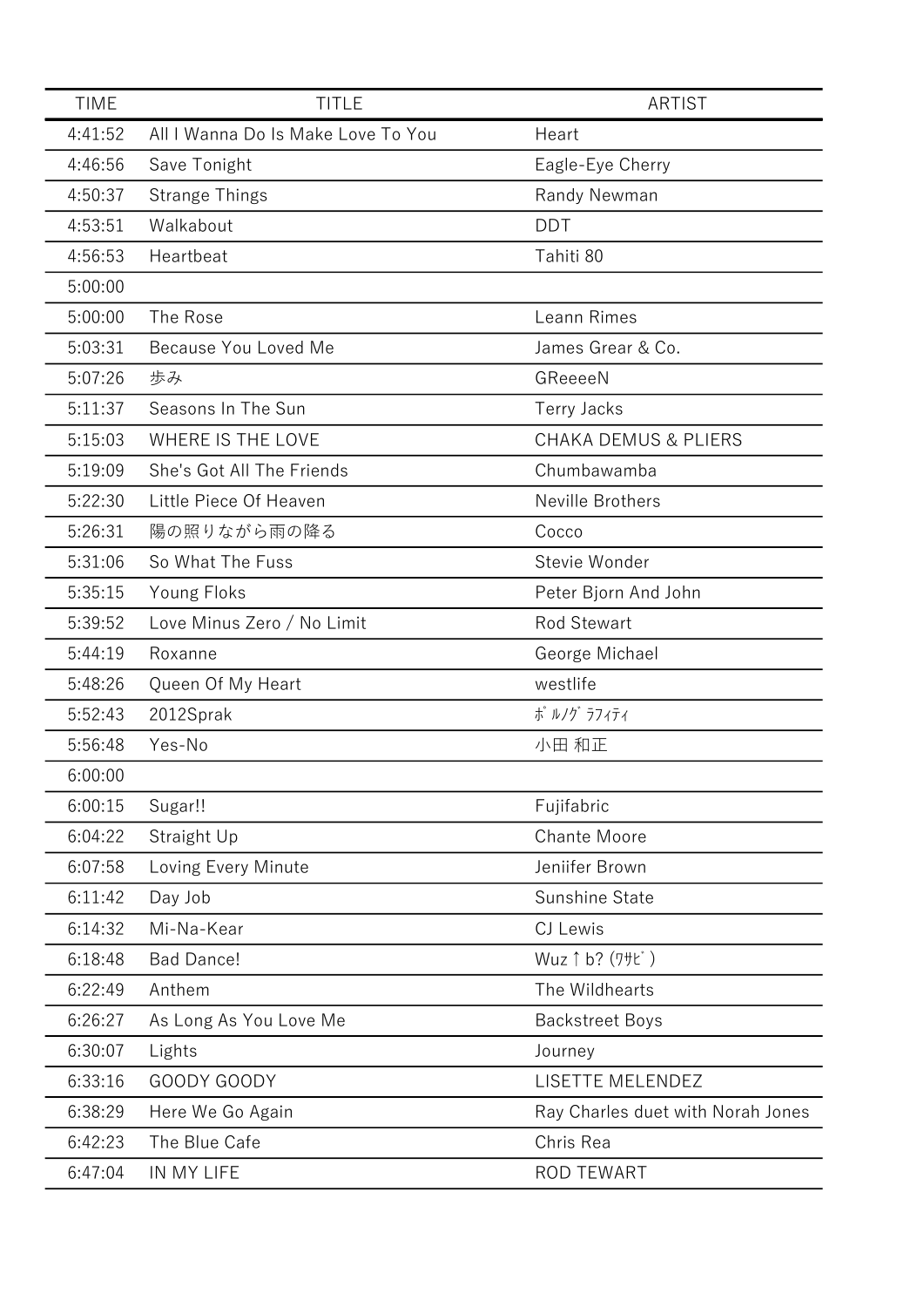| <b>TIME</b> | <b>TITLE</b>            | <b>ARTIST</b>                |
|-------------|-------------------------|------------------------------|
| 6:48:58     | Come On Over Baby       | Christina Aguilera           |
| 6:52:19     | Smile Like You Mean It  | Killers                      |
| 6:56:13     | Game Over (魅惑のモンキーマジック) | Spiral Life                  |
| 7:00:00     |                         |                              |
| 7:02:06     | Everything              | <b>ERIC MARTIN</b>           |
| 7:08:48     | コイシイヒト                  | 松 たか子                        |
| 7:13:45     | Pick A Part That's New  | Stereophonics                |
| 7:17:14     | Animal Instinct         | Cranberries                  |
| 7:20:52     | 僕がついてる                  | トータス松本                       |
| 7:25:16     | Tequila                 | $Dan + Shay$                 |
| 7:28:49     | Situation               | joy enriquez                 |
| 7:33:30     | 聖域                      | 雅治<br>福山                     |
| 7:37:27     | CHECK MY HEART          | THE PASTELS                  |
| 7:41:26     | True To Your Heart      | 98 Degrees And Stevie Wonder |
| 7:45:37     | Last Chance             | Allure                       |
| 7:50:12     | ソング ライン                 | くるり                          |
| 7:55:55     | Do You Want to Dance    | <b>Bette MIdler</b>          |
| 8:00:00     |                         |                              |
| 8:02:05     | Jungle Boogie           | Kool & The Gang              |
| 8:05:08     | COLORS                  | 宇多田 ヒカル                      |
| 8:09:27     | Layla [Live]            | Eric Clapton                 |
| 8:13:48     | <b>IT'S ABOUT TIME</b>  | <b>VAN HALEN</b>             |
| 8:18:10     | ときめき                    | CHATMONCHY                   |
| 8:21:52     | Thank You For Loving Me | Bon Jovi                     |
| 8:27:14     | <b>OPEN FIRE</b>        | The Darkness                 |
| 8:31:13     | Nobody Home             | Amy Grant                    |
| 8:35:10     | <b>MINT</b>             | Suchmos                      |
| 8:39:31     | Treasure                | <b>Bruno Mars</b>            |
| 8:42:46     | Bonita Applebum         | A Tribe Called Quest         |
| 8:46:21     | Just For Money          | Paul Hardcastle              |
| 8:51:26     | あ、やるときゃやらなきゃダメなのよ。      | Crazy Ken Band               |
| 8:55:23     | <b>BANG</b>             | TAHITI 80                    |
| 8:58:09     | Reptile                 | Eric Clapton                 |
| 9:00:00     |                         |                              |
| 9:03:30     | Shout It Out            | Pandora                      |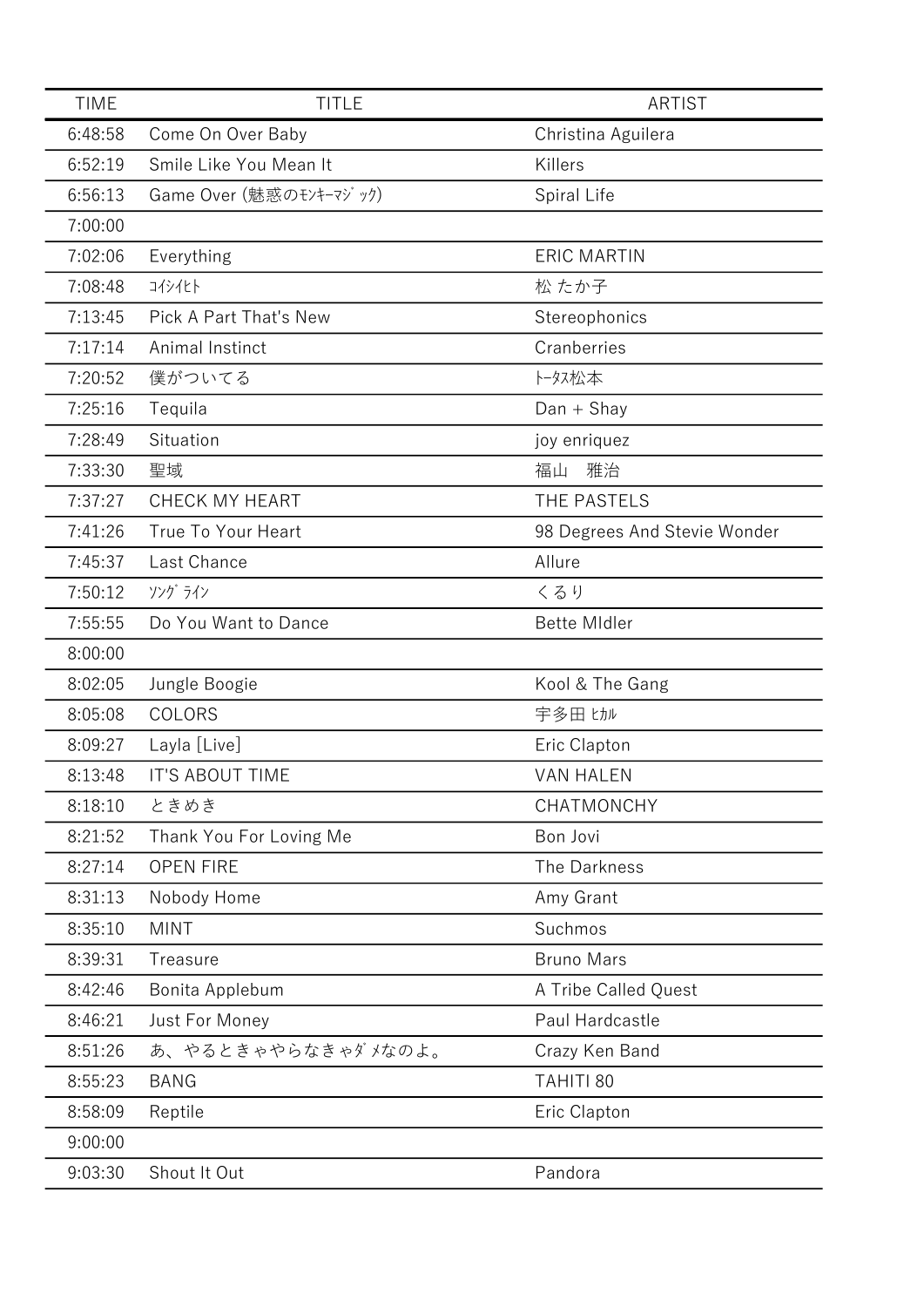| <b>TIME</b> | <b>TITLE</b>               | <b>ARTIST</b>                   |
|-------------|----------------------------|---------------------------------|
| 9:06:46     | 決戦は金曜日                     | Dreams Come True                |
| 9:12:44     | What I Got                 | Sublime                         |
| 9:15:44     | Save My Life               | P!NK                            |
| 9:19:06     | The Other Side Of Love     | 坂本龍– Featuring Sister M         |
| 9:24:20     | One Call Away              | <b>Charlie Puth</b>             |
| 9:27:47     | Church Of The Poison Mind  | Culture Club                    |
| 9:31:14     | CATHERINE                  | <b>DANIELE VIDAL</b>            |
| 9:34:05     | エーキューライセンス                 | NICO touches the Walls          |
| 9:38:08     | ILL RAY (THE KING)         | <b>KASABIAN</b>                 |
| 9:42:09     | Next To You                | <b>ELISABETH WITHERS</b>        |
| 9:45:15     | It's Gonna Lovely Day      | The S.O.U.L. S.Y.S.T.E.M.       |
| 9:50:20     | It's Who We Are            | Nulbarich                       |
| 9:55:21     | <b>DOIN' IT</b>            | <b>WAGNER LOVE</b>              |
| 12:30:28    | SHE AIN'T YOU              | Chris Brown                     |
| 12:34:35    | I Decide                   | Solange                         |
| 12:38:56    | ポラリス                       | <b>BLUE ENCOUNT</b>             |
| 12:42:38    | Take It Easy               | The Eagles                      |
| 12:46:27    | ニュー・マイ・ノーマル                | Mrs. GREEN APPLE                |
| 12:50:29    | I Wanna Make Love          | Meja                            |
| 12:53:57    | Heaven I Need A Hug        | R. KELLY                        |
| 13:00:00    |                            |                                 |
| 13:00:15    | NOTHING COMPARES 2 U       | <b>PRINCE</b>                   |
| 13:05:12    | THE CLOSEST THING TO CRAZY | Katie Melua                     |
| 13:09:31    | エンパシー                      | <b>ASIAN KUNG-FU GENERATION</b> |
| 13:14:06    | THE KIDS AREN'T ALRIGHT    | THE OFFSPRING                   |
| 13:17:22    | <b>NEW WALL</b>            | [Alexandros]                    |
| 13:21:22    | Get Out Of This House      | Shawn Colvin                    |
| 13:25:52    | Freeze-Frame               | The J.Geils Band                |
| 16:00:00    |                            |                                 |
| 16:00:14    | We Are The World           | <b>USA For Africa</b>           |
| 16:07:12    | 愛のバクダン                     | B'z                             |
| 16:11:50    | Eyes Of A Child            | En Vogue                        |
| 16:16:17    | Collie Weed                | Shinehead                       |
| 16:20:47    | Neon Sign Stomp            | EGO-WRAPPIN'                    |
| 16:24:09    | Don't Go Yet               | Camila Cabello                  |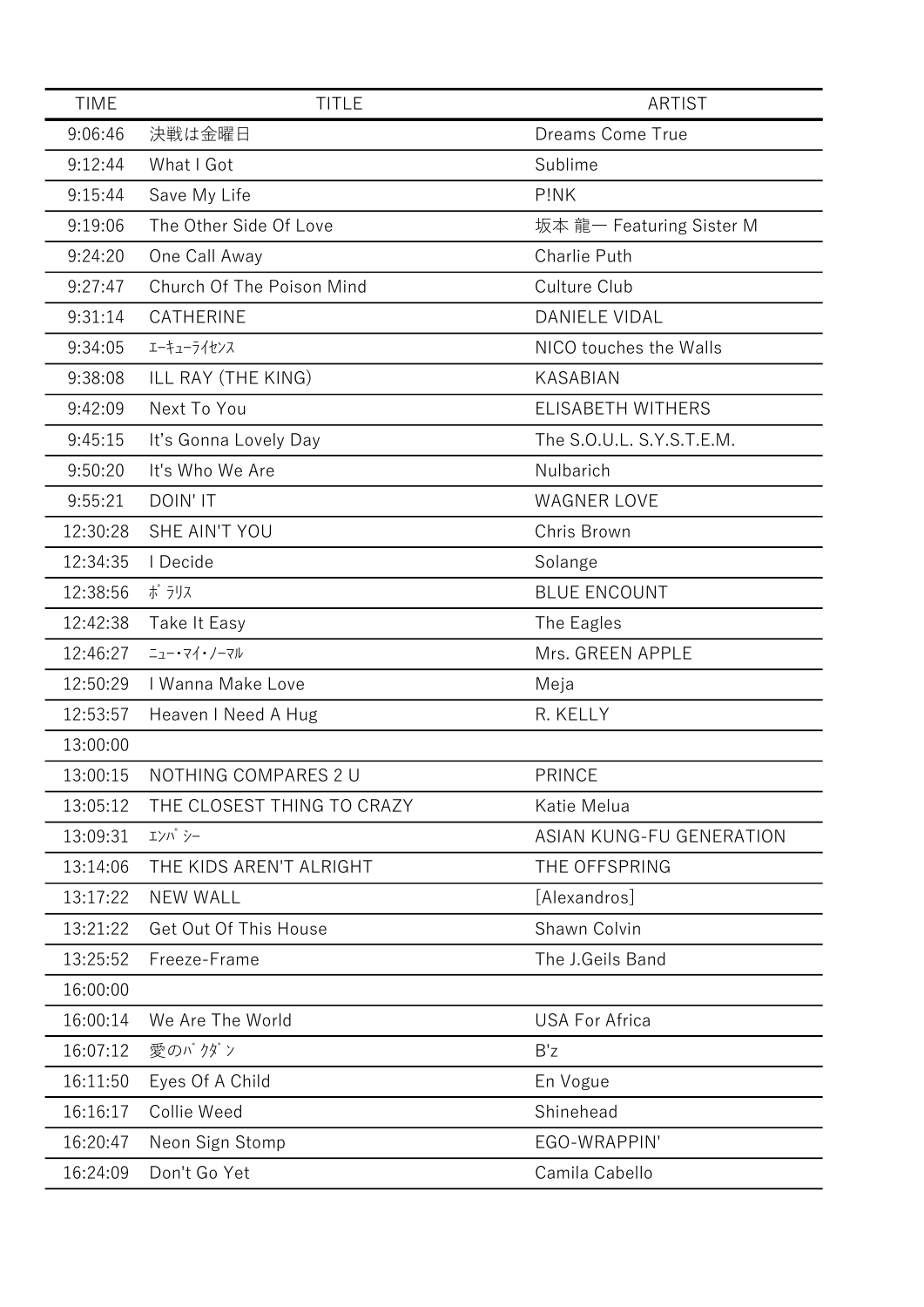| <b>TIME</b> | <b>TITLE</b>                 | <b>ARTIST</b>                          |
|-------------|------------------------------|----------------------------------------|
| 16:27:02    | DON'T WANNA LOSE THIS GROOVE | DANNII MINOGUE                         |
| 16:33:00    | Missin' You                  | The Tony Rich Project                  |
| 16:36:47    | One feat. tofubeats          | <b>STUTS</b>                           |
| 16:40:40    | Up Where We Belong           | Joe Cocker And Jennifer Warnes         |
| 16:44:33    | Love Makes Things Happen     | Pebbles                                |
| 16:49:49    | COME ON!                     | 斉藤<br>和義                               |
| 16:54:32    | Don't Be Good                | <b>Chantal Kreviazuk</b>               |
| 19:30:00    |                              |                                        |
| 19:31:11    | <b>Hey Now</b>               | <b>ADRIANA EVANS</b>                   |
| 19:35:05    | Cry & Fight                  | 三浦大知                                   |
| 19:39:18    | <b>JUST MY IMAGINATION</b>   | Boyz II Men                            |
| 19:43:39    | When A Man Lovers A Woman    | Michael Bolton                         |
| 19:47:35    | 働く男                          | <b>PUFFY</b>                           |
| 19:51:16    | Mary Got A Baby              | Maxi Priest                            |
| 19:54:38    | Cleopatra's Theme            | Cleopatra                              |
| 20:00:00    |                              |                                        |
| 20:00:15    | I Need A Girl                | P. Diddy Feat. Usher & Loon            |
| 20:04:23    | Yume No Koibito              | <b>NONA REEVES</b>                     |
| 20:08:17    | If We Ever Meet Again        | <b>Timbaland Featuring Katy Perry</b>  |
| 20:12:16    | Oasis                        | Roberta Flack                          |
| 20:18:34    | kaleido proud fiesta         | UNISON SQUARE GARDEN                   |
| 20:22:12    | My Favourite Game            | Cardigans                              |
| 20:25:59    | THE BOY FROM IPANEMA         | <b>CRYSTAL WATERS</b>                  |
| 20:31:11    | Car Wash                     | Christina Aguilera Feat. Missy Elliott |
| 20:35:00    | ルナ・レガーロ -月からの贈り物-            | 城<br>南海                                |
| 20:40:19    | Fire Burning                 | Sean Kingston                          |
| 20:44:17    | THE BEST YEARS OF MY LIFE    | <b>DIANA ROSS</b>                      |
| 20:48:47    | 東京                           | 雅治<br>福山                               |
| 20:54:49    | La La (Means I Love You)     | Swing Out Sister                       |
| 21:00:00    |                              |                                        |
| 21:10:34    | Goodnight, Hollywood Blvb    | <b>RYAN ADAMS</b>                      |
| 21:13:55    | Take A Bow                   | Rihanna                                |
| 21:17:50    | <b>BEAT</b>                  | 木村<br>カエラ                              |
| 21:22:23    | <b>Express Yourself</b>      | Madonna                                |
| 21:26:33    | 3                            | <b>Britney Spears</b>                  |